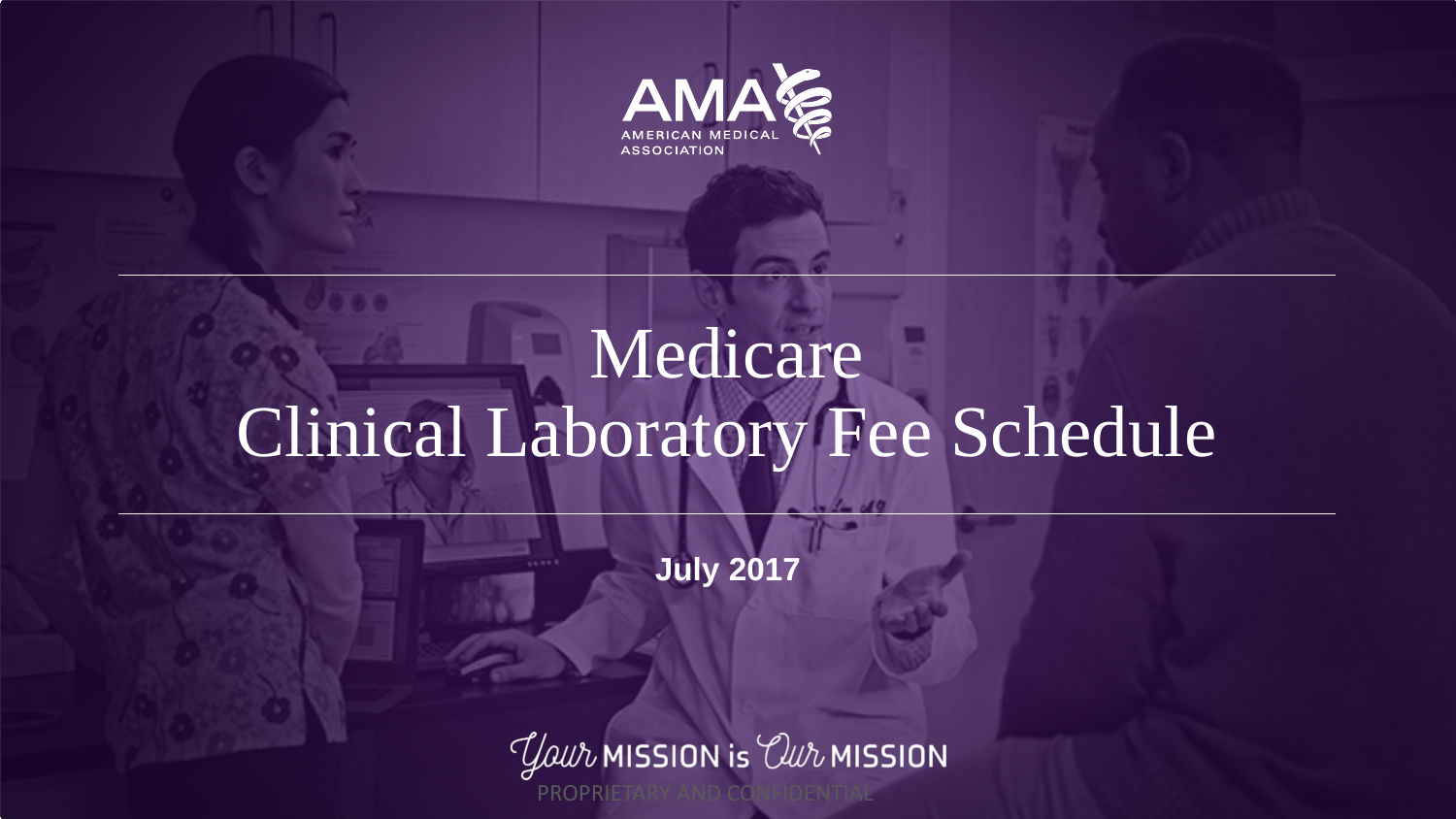Implementation Clinical Laboratory Fee Schedule Provision Protecting Access to Medicare Act



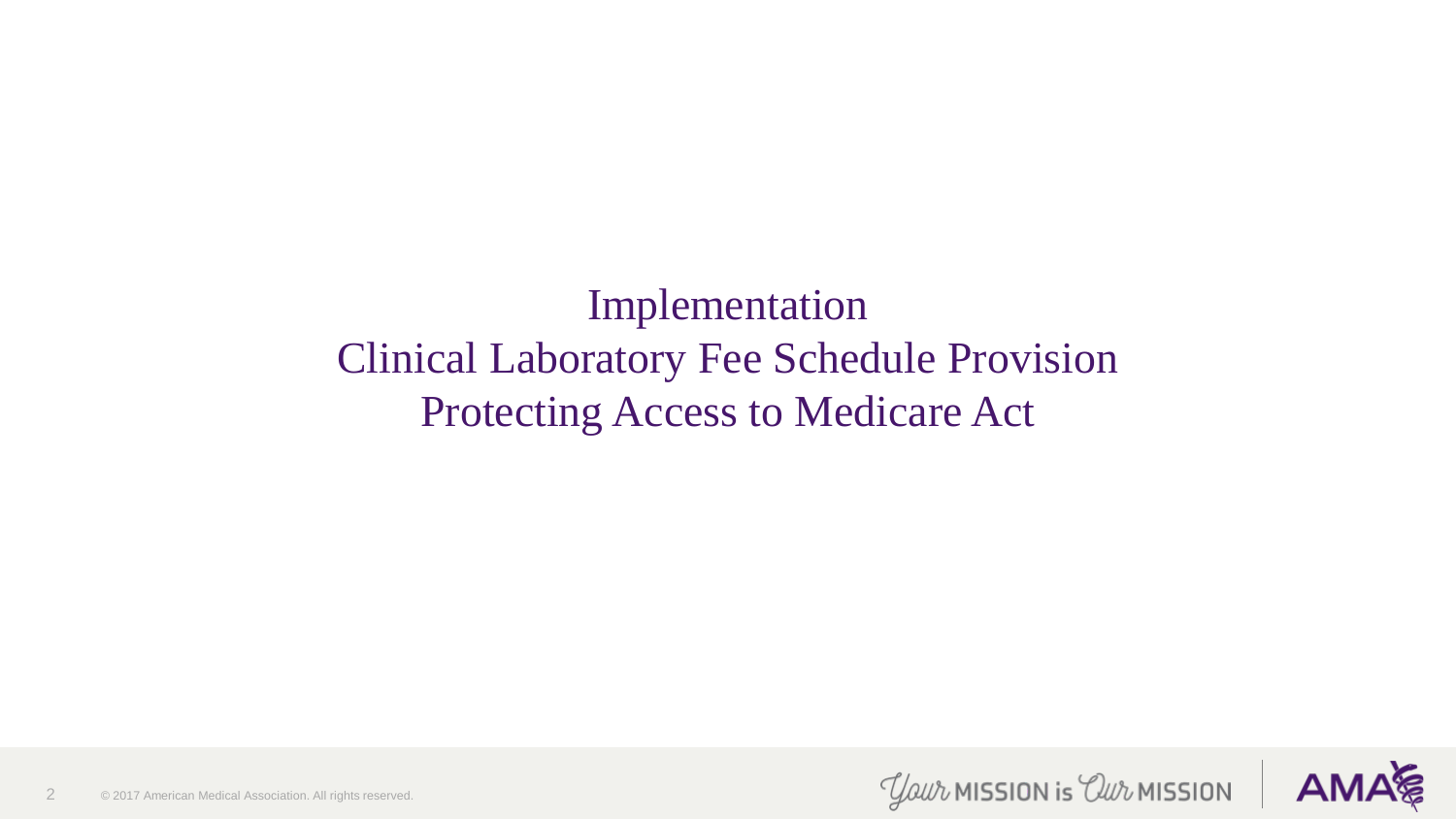### BACKGROUND

- On June 23, 2016 CMS published in the Federal Register the final rule implementing section 216(a) of the Protecting Access to Medicare Act of 2014 (PAMA) that will require reporting entities to report private payor payments paid to laboratories for lab tests, which will be used to calculate Medicare payment rates for clinical tests provide by physicians in their offices to their patients, independent laboratories, and hospital outreach clinical laboratories.
- **CMS indicated it will publish preliminary CLFS rates for CY 2018: early September 2017.** 
	- The public will have approximately 30 days, through early **October 2017**, to submit comments on the preliminary CY 2018 rates.
- **CMS indicated that it make final CY 2018 CLFS rates available on the CMS website: early November 2017.**
- The final rule also announces CMS' decision to move the implementation date for the private payor rate-based fee schedule to **January 1, 2018.**



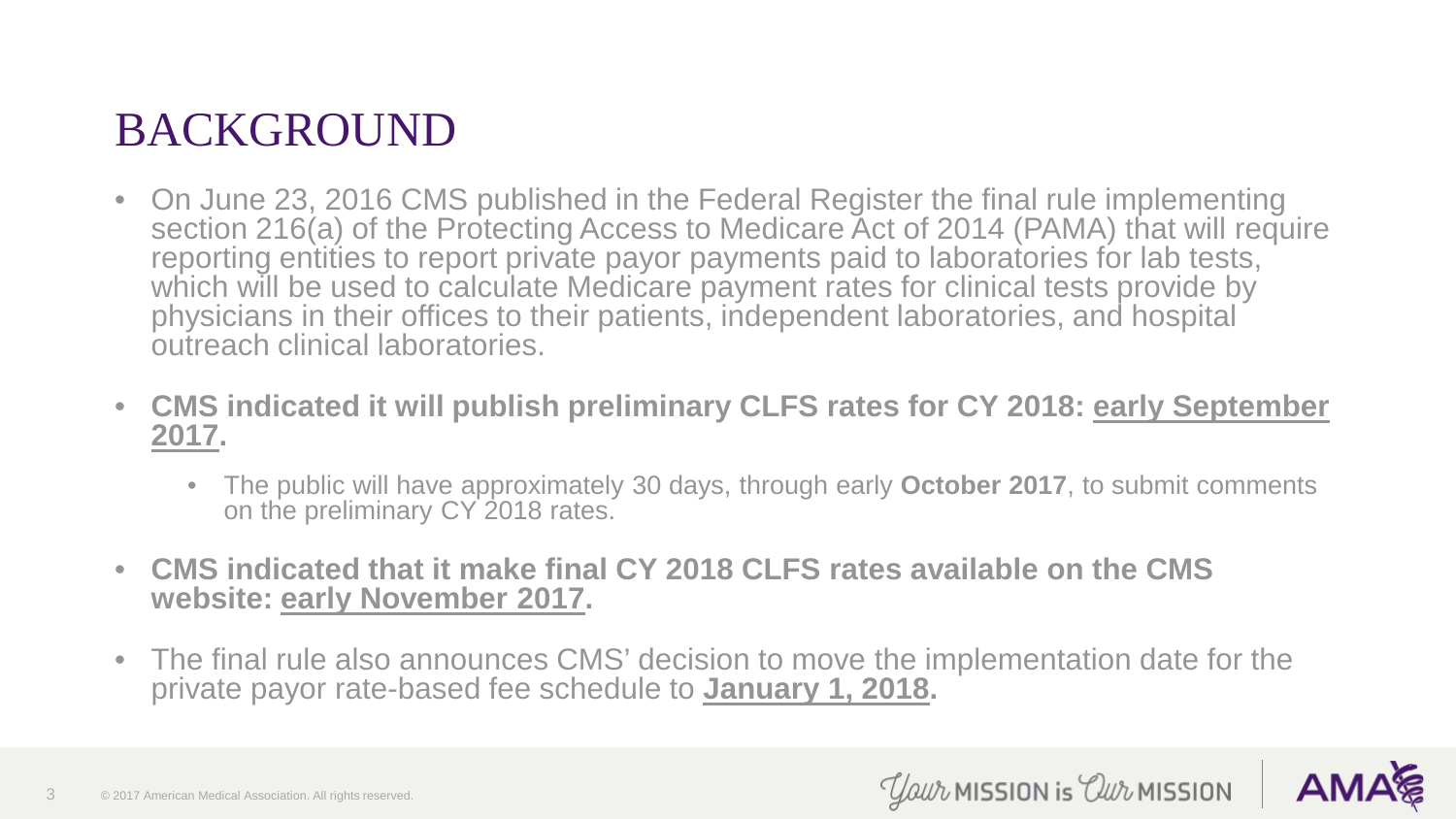#### AMA Priorities

- Ensuring the U.S. health system has a strong and comprehensive network of clinical laboratories (including physician office based, independent, reference and hospital community outreach labs) to provide the **first line of detection and defense against an**  infectious disease outbreak or pandemic in the interest of public health
- Achieving **patient-centered care** as part of **21st Century medicine initiatives** to leverage innovations in order to ensure care is delivered near to patients (particularly important for Medicare beneficiaries who may have more comorbidities, may be more medically fragile, and may face more barriers (cost and geographic, for example) to accessing clinical care)
- Improve **patient care continuity and optimize care coordination and efficient communication** to minimize patient burdens associated with fragmented care by facilitating and advancing new payment and delivery models
- Ensuring **congressional intent for market-based rates** is effectuated for clinical tests on the Medicare CLFS.

*Your* MISSION is *Our* MISSION

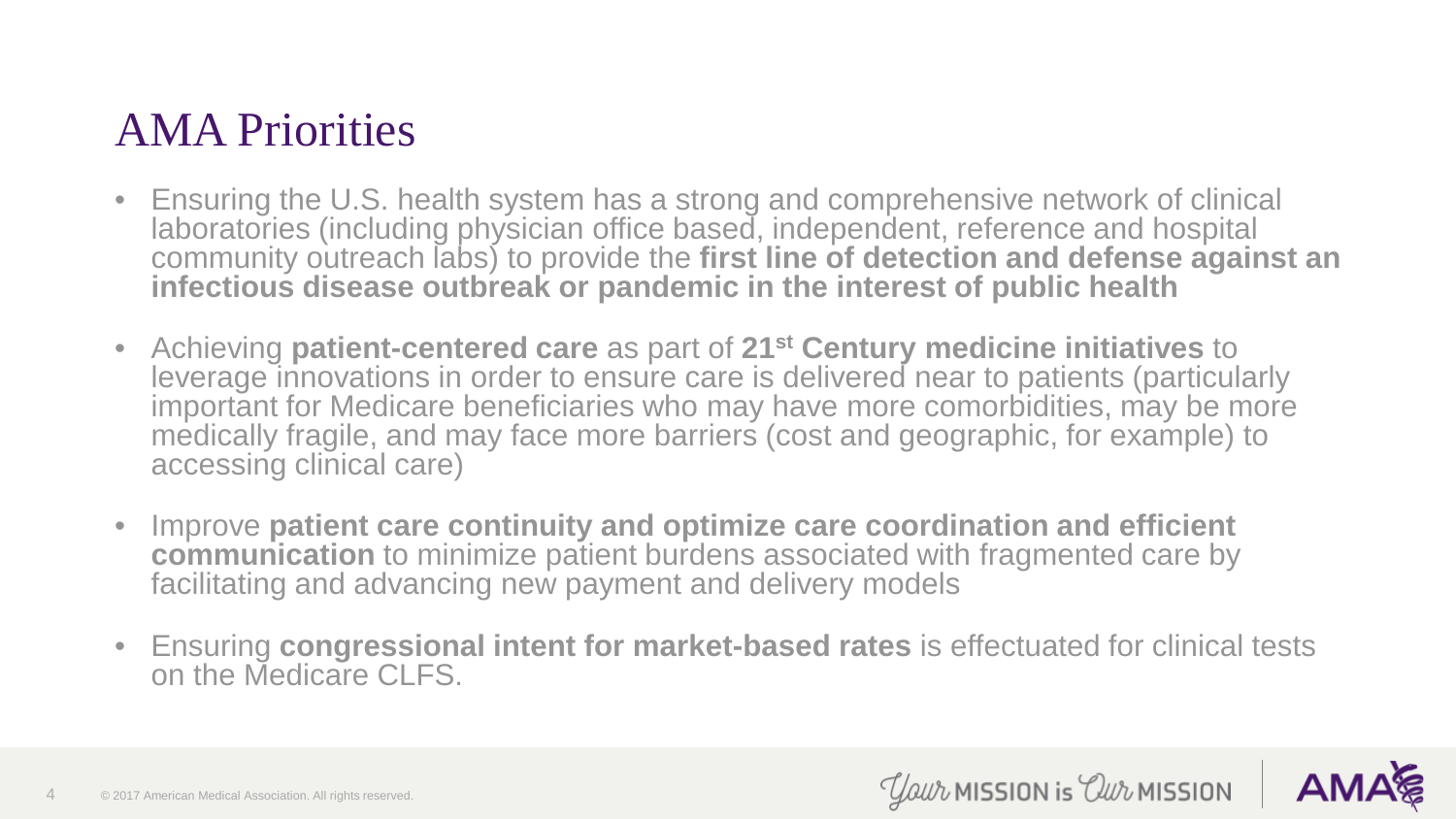#### Recommendations

- Publish preliminary information in early August concerning the number of clinical laboratories that have reported based on market segment and geographic locations.
- Publish preliminary CLFS rates for CY 2018 in early September 2017 as the Agency indicated it would do in order to provide physicians and patients time to prepare for any potential disruptions to care delivery resulting from potential significant cuts.
- Issue an interim final rule to
	- Modify existing regulation and provide that CMS will conduct market segment surveys (reference laboratories, physician office–based laboratories, independent laboratories, and hospital community laboratories) **to validate and adjust** the final amount calculated based on the data collection to ensure congressional intent achieved that payments reflect private market payments
	- Allow pricing to proceed as planned on January 1, 2018, based on data collection and submission under existing rule for
		- sole source clinical tests since the data submissions are reasonably expected to be accurate given the limited test menus, the final amount calculated easily validated by the sole source clinical laboratory, and data adequate to establish rate
		- Any additional clinical tests where factors establish high data integrity and transparency of private payer payment calculation



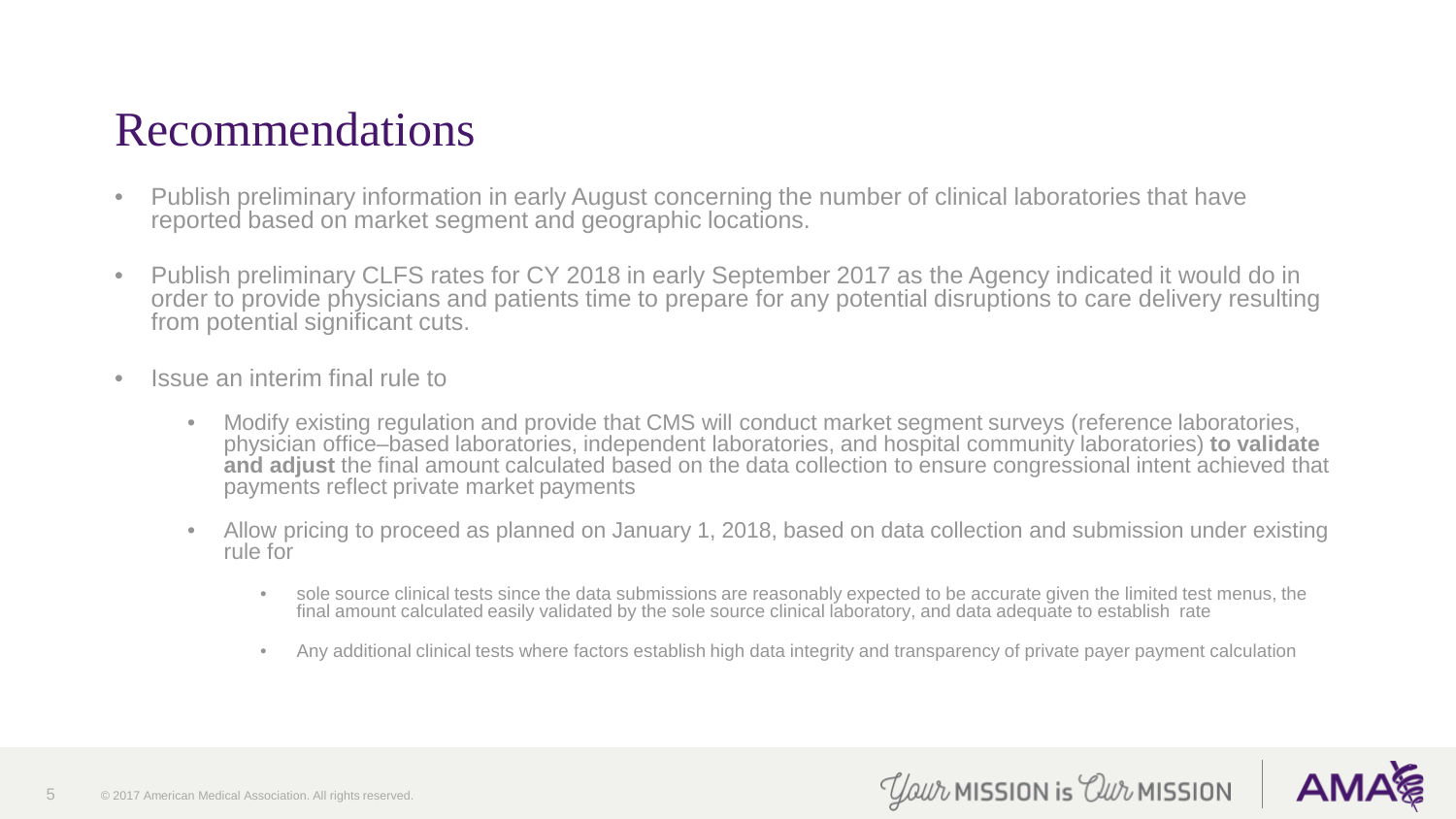Implementation was not optimized to collect accurate data and CMS has not specified how stakeholders will be able to ascertain accuracy of final calculated amount

- Based on the CMS regulation (not the statute) clinical regulation (not the statute) clinical requirements **before** they were informed what data should be collected
- Many clinical laboratories did not learn of the requirements until well after June 2016 and after the collection of accurate data became an impossibility
- Reports have emerged that inaccurate data was submitted and many clinical laboratories were not aware that they are subject to the reporting requirement because inadequate time was provided to conduct outreach and education
- The Open Payment implementation and data inaccuracies underscore need to validate data in a transparent manner, particularly for first cycle where data integrity remains a widely shared concern.

CMS published regulatory

Data collection period: **January 1 to June 30, 2016** 

The regulation required too much data, 6 months, when less data would have reduced the regulatory burden and increased ability of applicable laboratories to ensure accuracy

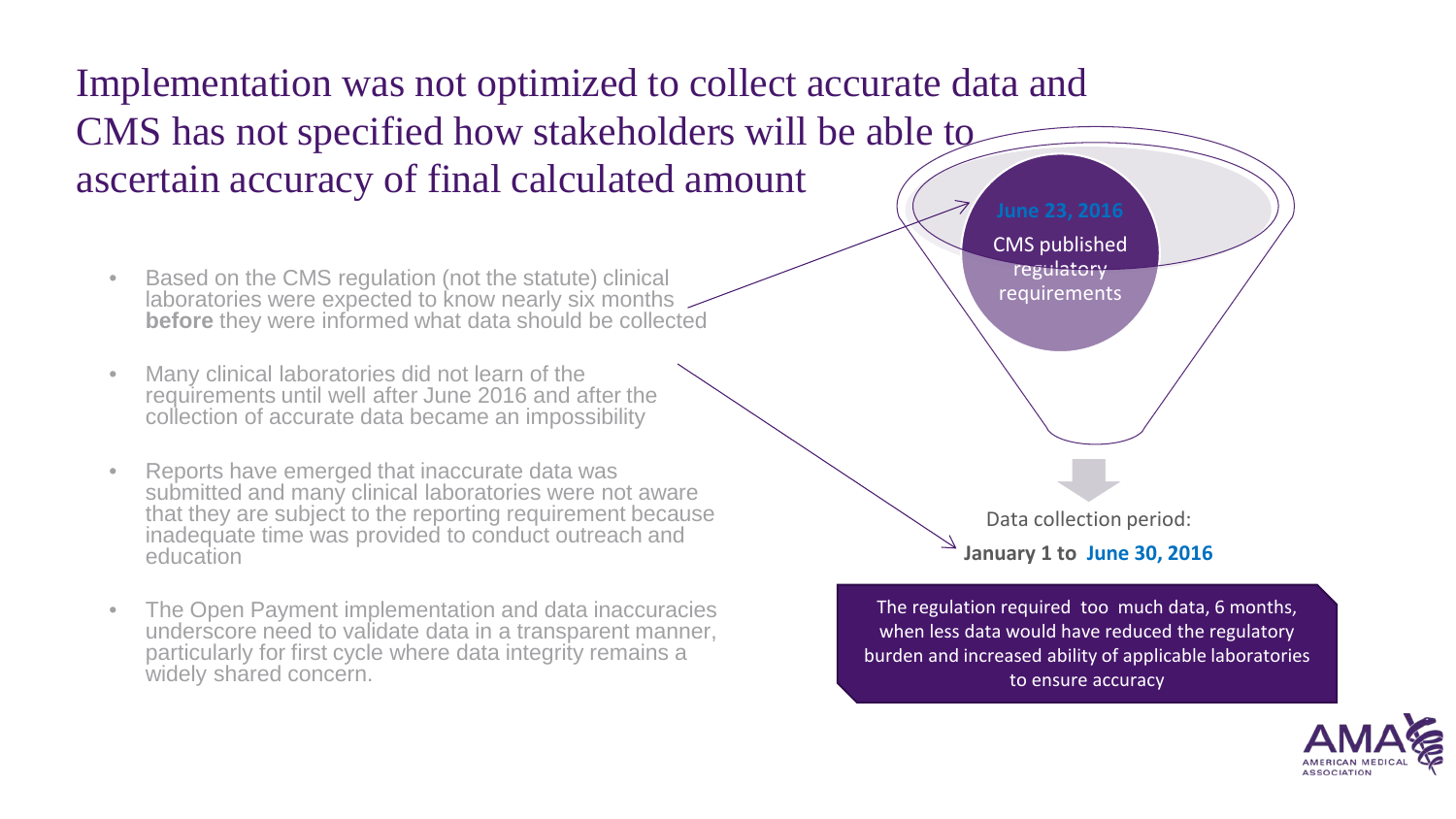Even large, independent clinical laboratories struggled to submit requested data by the established deadline…while many other clinical laboratories faced additional challenges

Data reporting deadline: March 30, 2017



The deadline was extended by two months to May 30, 2017, because many clinical laboratories including large reference laboratories had difficulty collecting accurate data



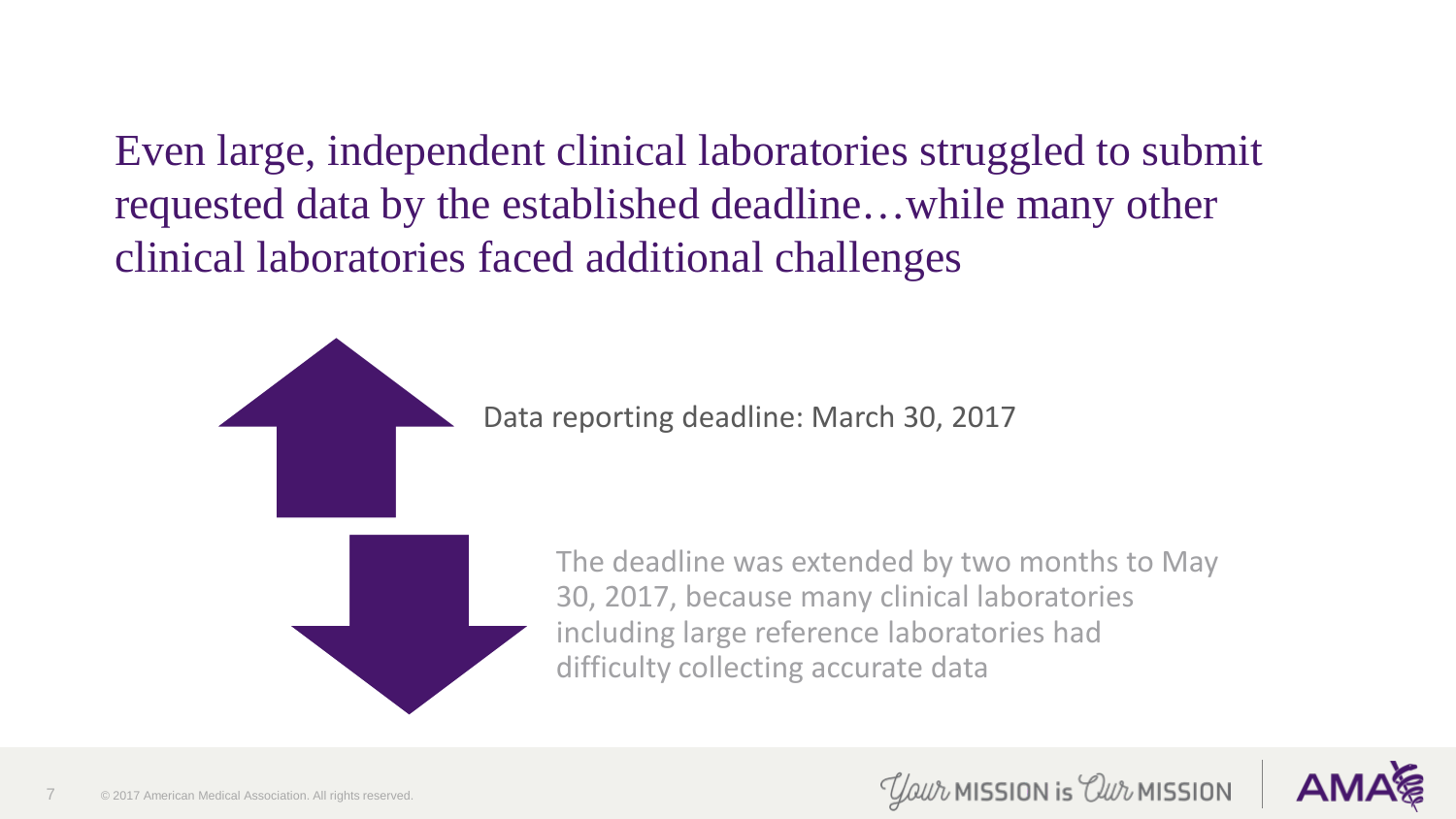#### Phase-in Reductions

- Section 1834A(b)(3) of the Act limits the reduction of the payment amount for an existing test as compared to the payment amount for the preceding year.
- For the first three years after implementation, the statute limits the reduction to 10 percent per year, and to 15 percent per year for the following three years.
- CMS finalized the payment reduction limit to correspond to the January 1, 2018 implementation of the revised private payor rate-based CLFS.
- The 10 percent payment reduction limit will apply for CY 2018 through CY 2020, and the 15 percent payment reduction limit will apply for CY 2021 through CY 2023.
- The phased-in payment amount limit per year for existing tests paid under the CLFS prior to January 1, 2018 will be applied using the 2017 national limitation amount (NLA) for the existing test as the baseline payment amount.



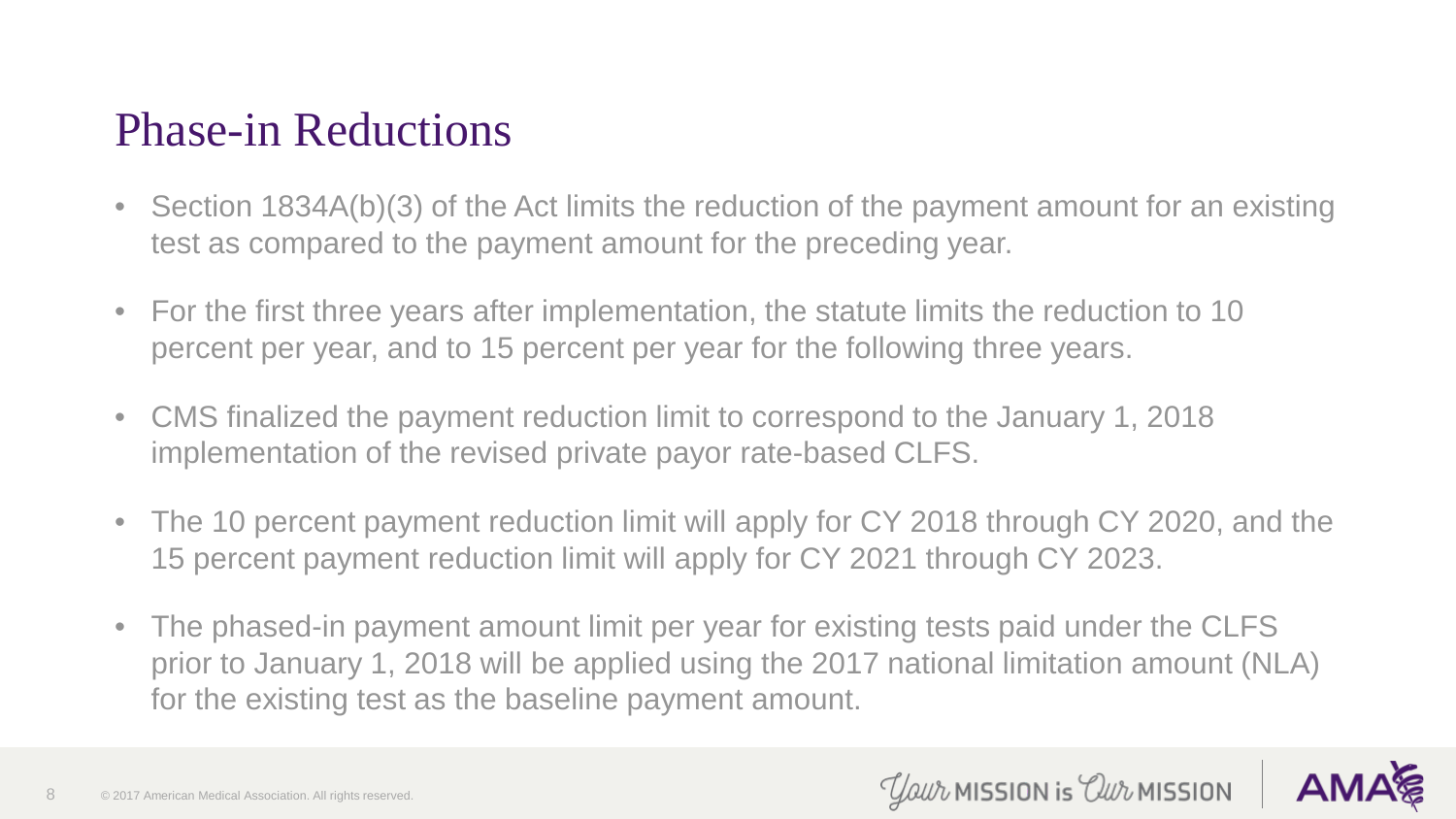### Oncology Patients

"To have testing on the day of treatment, before we start, is very important," stated an oncologist from Michigan. Laboratory testing at the time of the cancer patient's treatment visit is often necessary to determine prescription dosages and to assess side effects resulting from chemotherapy medications and any combination of other medications the patient may be taking. (Reference: 2017 COLA Study, Value of Laboratory Testing to Patient Care)

Table 1 below shows several examples of the projected cuts in Medicare for the most common tests routinely performed by oncologists based upon an analysis of the claims data held by XIFIN. The list of procedure codes below is not intended to reflect the full menu of testing common to the practice of oncoloav but is a selection of tests.

| Procedure | Test                             | Private Paver  | Medicare        | Variance  | Percentage |
|-----------|----------------------------------|----------------|-----------------|-----------|------------|
| Code      |                                  | Weighted       | National Limit* |           | Increase/  |
|           |                                  | Average Rate** |                 |           | Decrease   |
| 80053     | Comprehensive Metabolic<br>Panel | \$11.40        | \$14.39         | $- $2.99$ | $-20.8%$   |
| 85025     | Complete CBC w/auto diff<br>wbc. | \$8.11         | \$10.59         | $-$2.48$  | $-23.5%$   |
| 85027     | Complete CBC automated           | \$7.28         | \$8.81          | $-$1.53$  | $-17.3%$   |
| 80061     | Lipid Panel                      | \$16.37        | \$17.73         | $-$1.36$  | $-7.7%$    |
| 84439     | Thyroxine                        | \$9.54         | \$12.28         | $-$2.74$  | $-22.3%$   |
| 87086     | Urine Culture/colony count       | \$8.27         | \$11.00         | $-$2.73$  | $-24.8%$   |
| 82306     | Vitamin $D$                      | \$28.45        | \$40.33         | $-$11.88$ | $-29.5%$   |
| 82607     | B12                              | \$15.09        | \$20.54         | $-$5.45$  | $-26.5%$   |
| 82542     | Chromotography quant             | \$17.80        | \$24.60         | $-$6.80$  | $-27.7%$   |
| 85610     | Prothrombin Time                 | \$4.37         | \$5.36          | -\$0.99   | $-18.4%$   |
| 82728     | Ferritin                         | \$13.61        | \$18.57         | $-$4.96$  | $-26.7%$   |

#### Table 1 - Impact of PAMA on the Clinical Laboratory Fee Schedule

\*Medicare Prices as of 2016

\*\*This private payer price data was gathered from XIFIN's database for payments between January 1, 2016 and June 30, 2016

*Your* MISSION is *Our* MISSION

Data comes from approximately 200 labs and between 200 million and 300 million lab test claims Source: The Dark Report. November 7. 2016. Volume XXIII, Number 15.

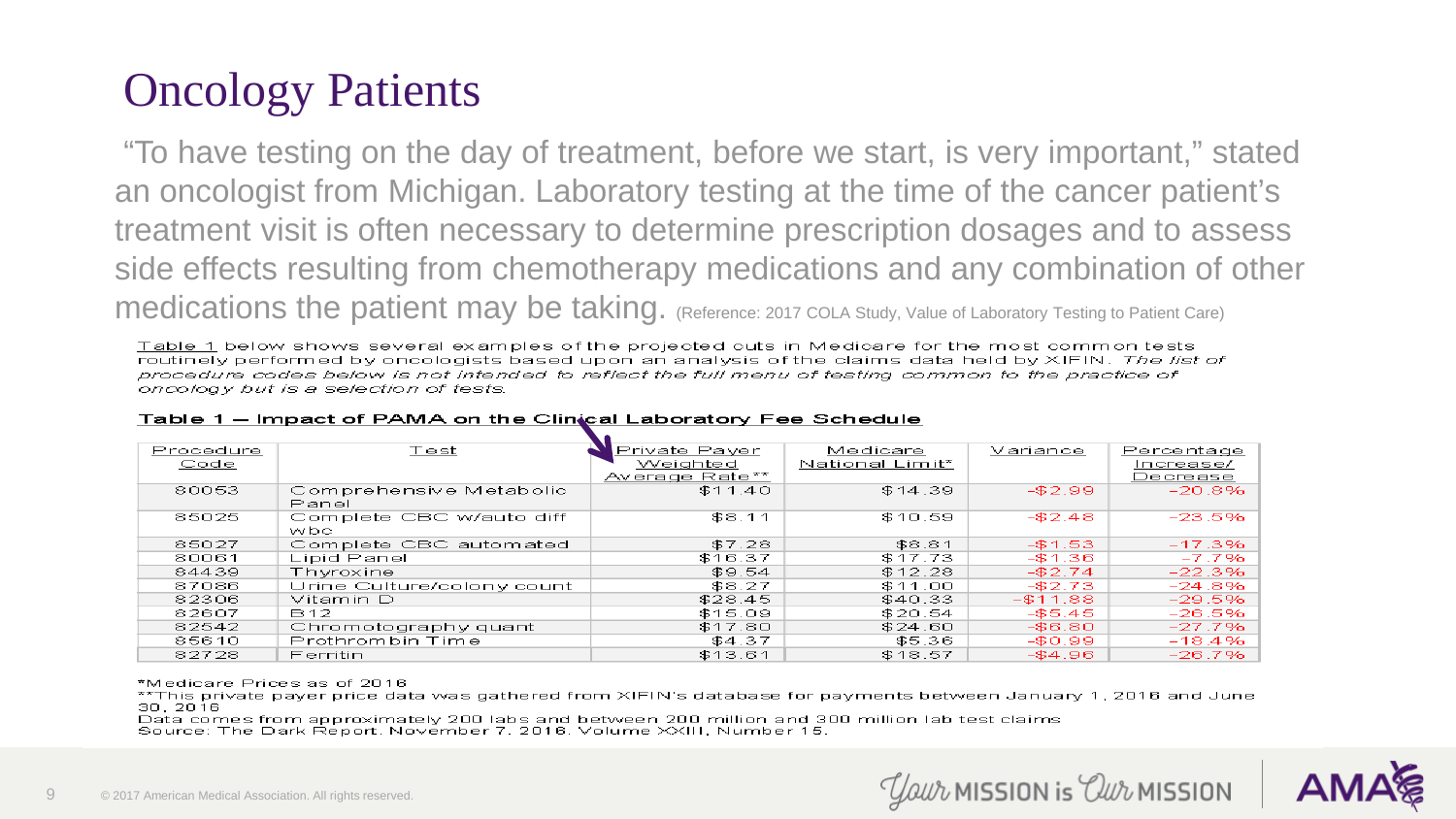The public health consequences that result in a significant reduction of near patient testing (including physician office-based and regional testing clinical laboratories) will undermine essential public health infrastructure needed as the front line to detect infectious disease outbreaks

- Our interconnected society makes it vital that our public health professionals get quick, real-time access to diagnostic information when the next epidemic disease breaks out so they can quickly identify the disease and a possible treatment.
- Physicians who provide laboratory services in their practice are able to rule out other potential infections fast in their own laboratory while the patient waits.
- If the infection is not identifiable, the physician can quickly refer the specimen to a reference laboratory or directly to the public health lab.
- The faster these diseases are identified, the faster we can treat these patients and the more likely we will save their lives.



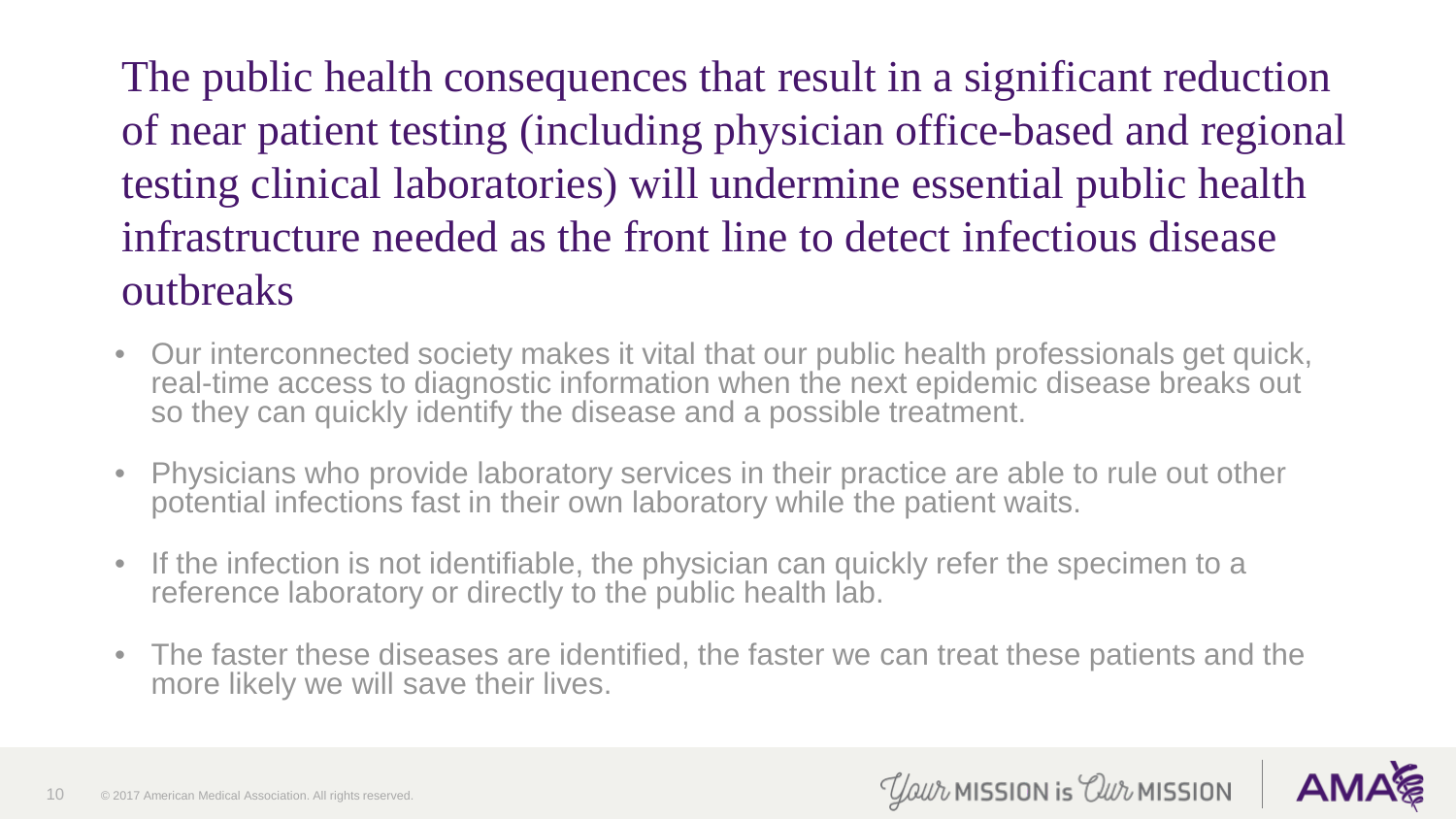A significant decrease in patient access to clinical testing options (particularly near patient testing) will have a negative impact on patient care and MACRA implementation and efforts to drive 21st Century Cures Act Priorities 21st Century 21<sup>st</sup> Century<br>Cures Initiatives

 $\frac{e^{\epsilon}}{t}$  o drive to drive<br>personalized<br>personalized personalized<br>patient centered  $care$ PAMA CLFS Medicare Access and CHIP Reauthorization Act Clinical tests are often essential (MACRA) to diagnosis, targeted • Protecting Access to treatment, or prognosisMedicare Act • Medicare Physician Fee (PAMA) Schedule Medicare Clinical • Merit Incentive Payment Laboratory Fee Schedule System (MIPS) • Advanced Diagnostic • Alternative Payment Laboratory Tests Models (APM) • Clinical Diagnostic Laboratory Tests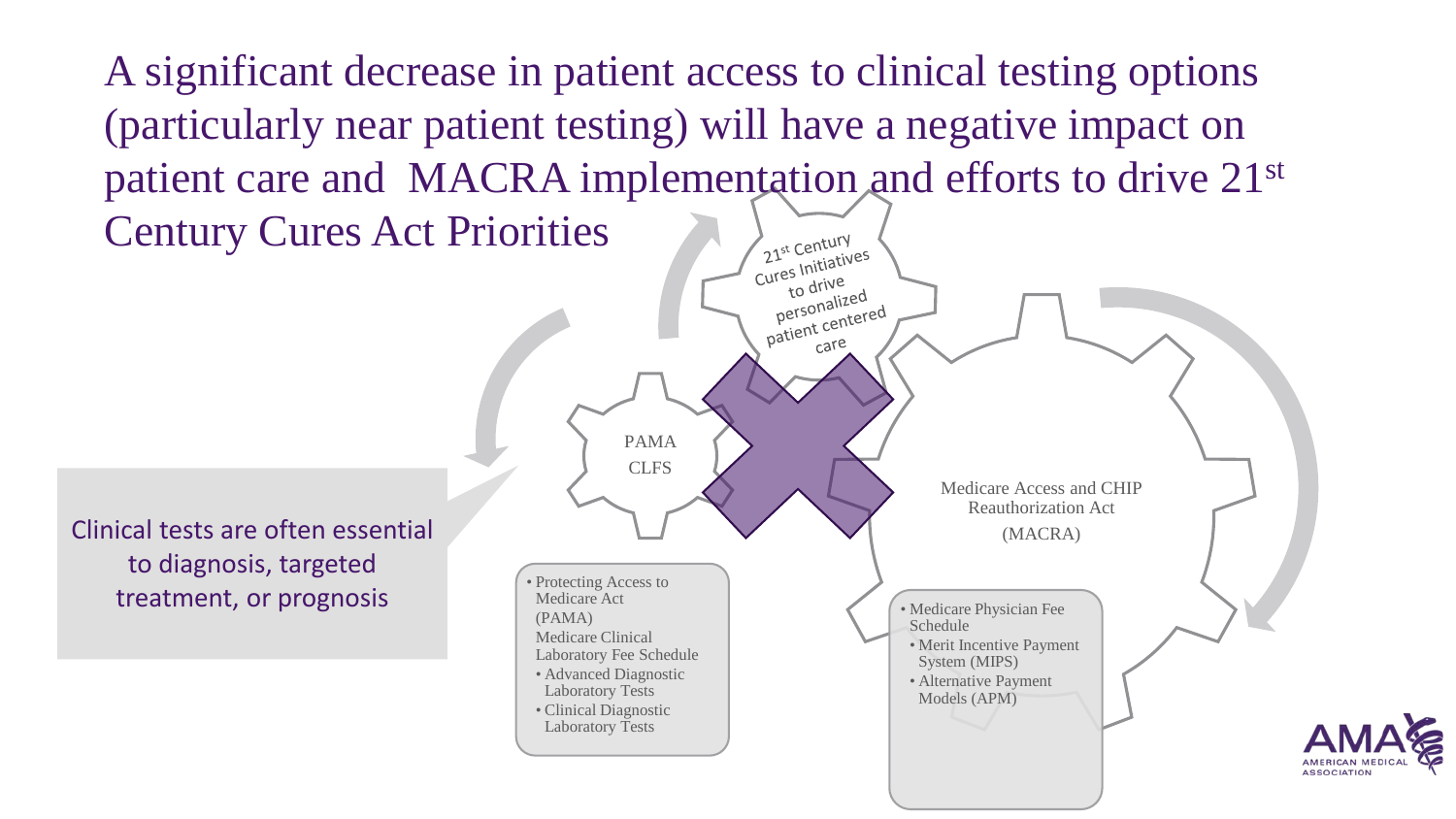#### Recommendations

- Publish preliminary information in early **August** concerning the number of clinical laboratories that have reported based on market segment and geographic locations.
- Publish preliminary CLFS rates for CY 2018 in **early September 2017** as the Agency indicated it would do in order to provide physicians and patients time to prepare for any potential disruptions to care delivery resulting from potential significant cuts.
- Issue an interim final rule to
	- Modify existing regulation and provide that CMS will conduct market segment surveys (reference laboratories, physician office–based laboratories, independent laboratories, and hospital community laboratories) **to validate and adjust** the final amount calculated based on the data collection to ensure congressional intent achieved that payments reflect private market payments
	- Allow pricing to proceed as planned on January 1, 2018, based on data collection and submission under existing rule for
		- sole source clinical tests since the data submissions are reasonably expected to be accurate given the limited test menus, the final amount calculated easily validated by the sole source clinical laboratory, and data adequate to establish
		- Any additional clinical tests where factors establish high data integrity and transparency of private payer payment calculation



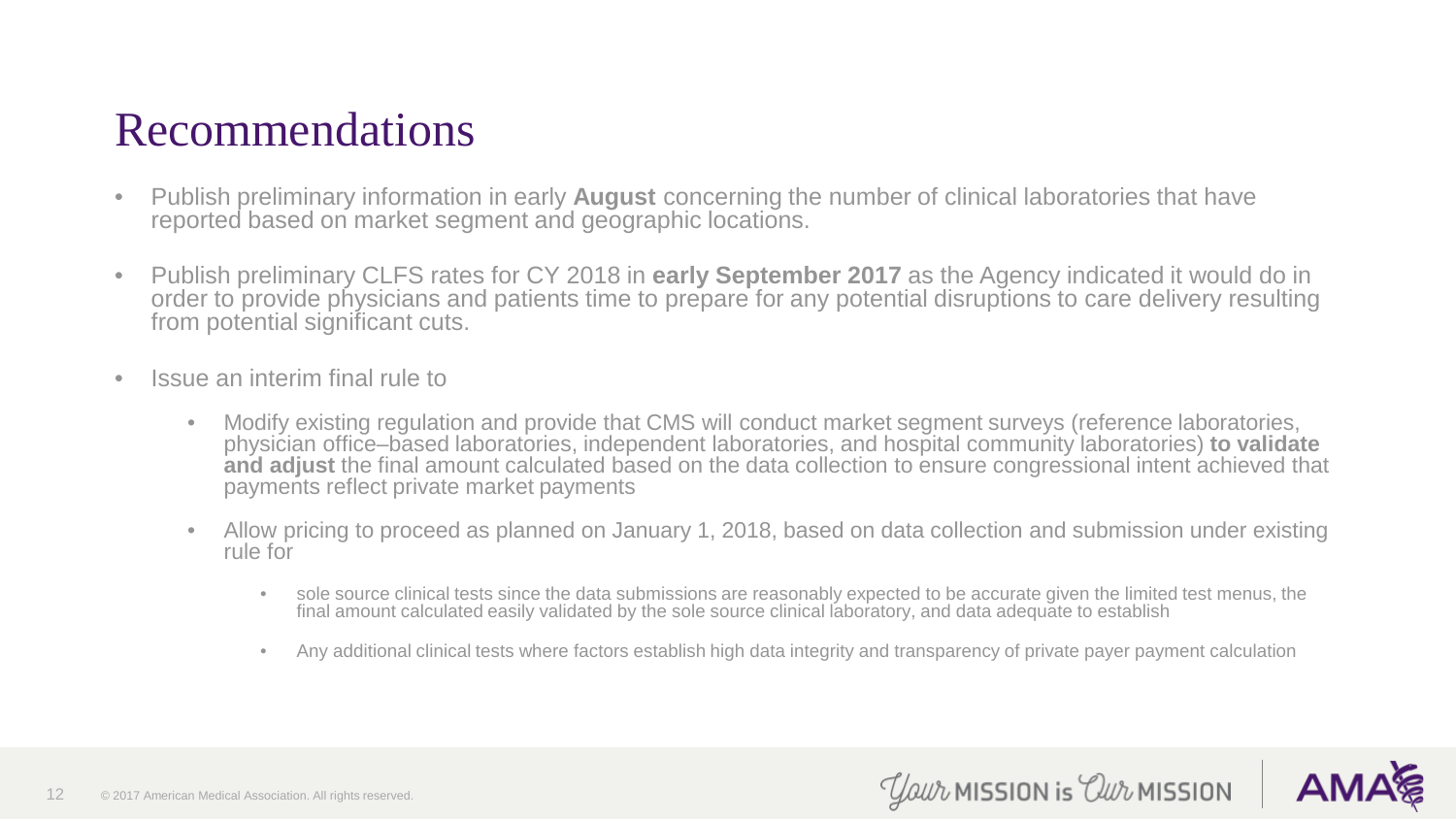Please Visit

#### www.nearpatienttestingmatters.org